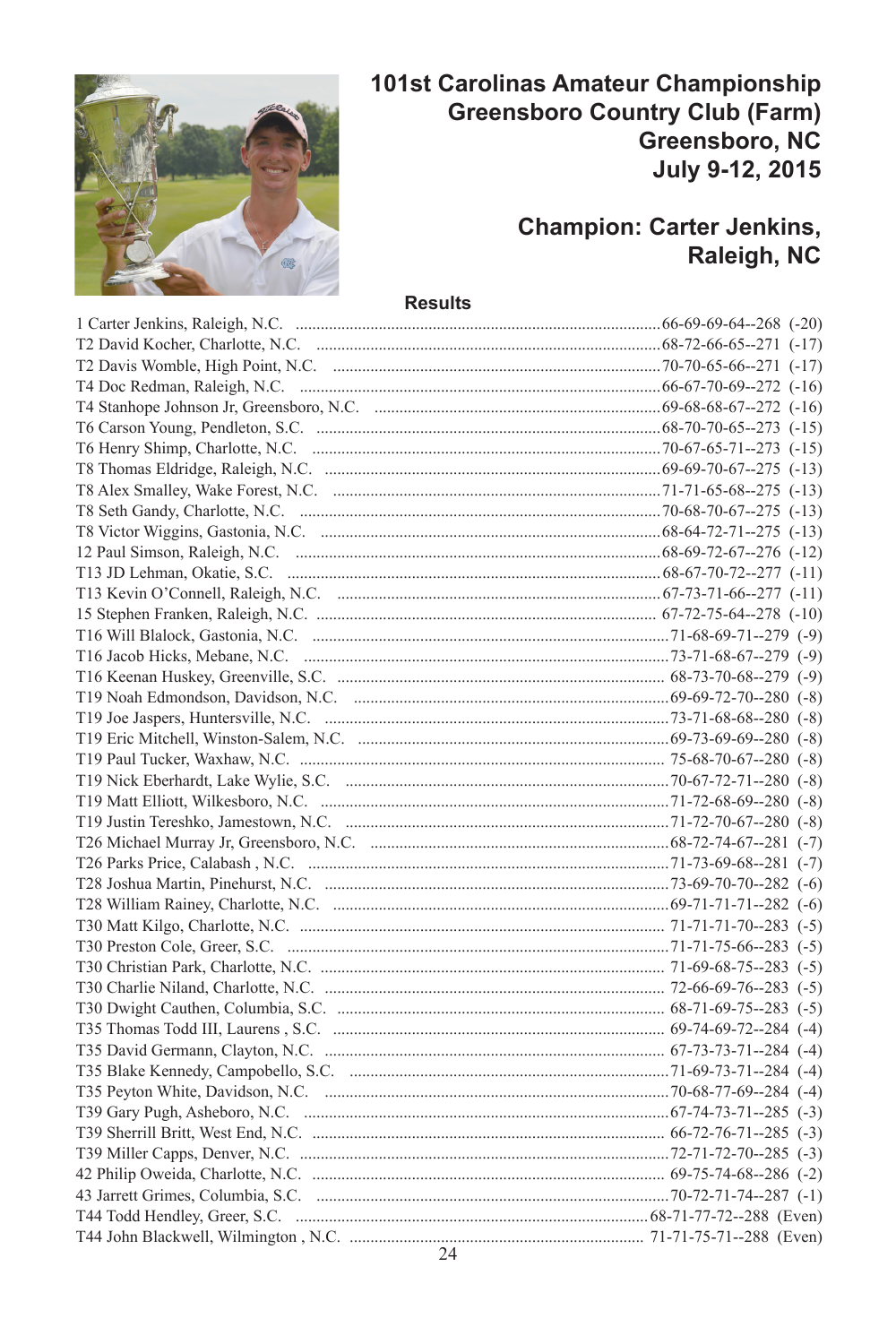|                                     | 71-73-76-68--288 (Even)         |
|-------------------------------------|---------------------------------|
|                                     | $.73 - 71 - 71 - 74 - 289$ (+1) |
|                                     | $.68-74-76-71-289$ (+1)         |
|                                     | $.74-69-75-71-289$ (+1)         |
| T47 Rick Cloninger, Fort Mill, S.C. | $.74 - 68 - 73 - 74 - 289$ (+1) |
|                                     | $.72 - 68 - 77 - 72 - 289$ (+1) |
|                                     | $.69 - 71 - 77 - 72 - 289$ (+1) |
| T47 Cameron Mackay, Bluffton, S.C.  | $72 - 72 - 75 - 70 - 289$ (+1)  |
|                                     | .71-73-75-71--290 (+2)          |
|                                     |                                 |
|                                     | $71-72-72-76-291$ (+3)          |
|                                     | $.72 - 71 - 73 - 77 - 293$ (+5) |
|                                     | $.70 - 72 - 79 - 75 - 296$ (+8) |
|                                     | $71-72-73-81-297$ (+9)          |
|                                     |                                 |
|                                     | $.68-76-74-82-300 (+12)$        |
|                                     |                                 |
| .                                   |                                 |

#### **Missed Cut**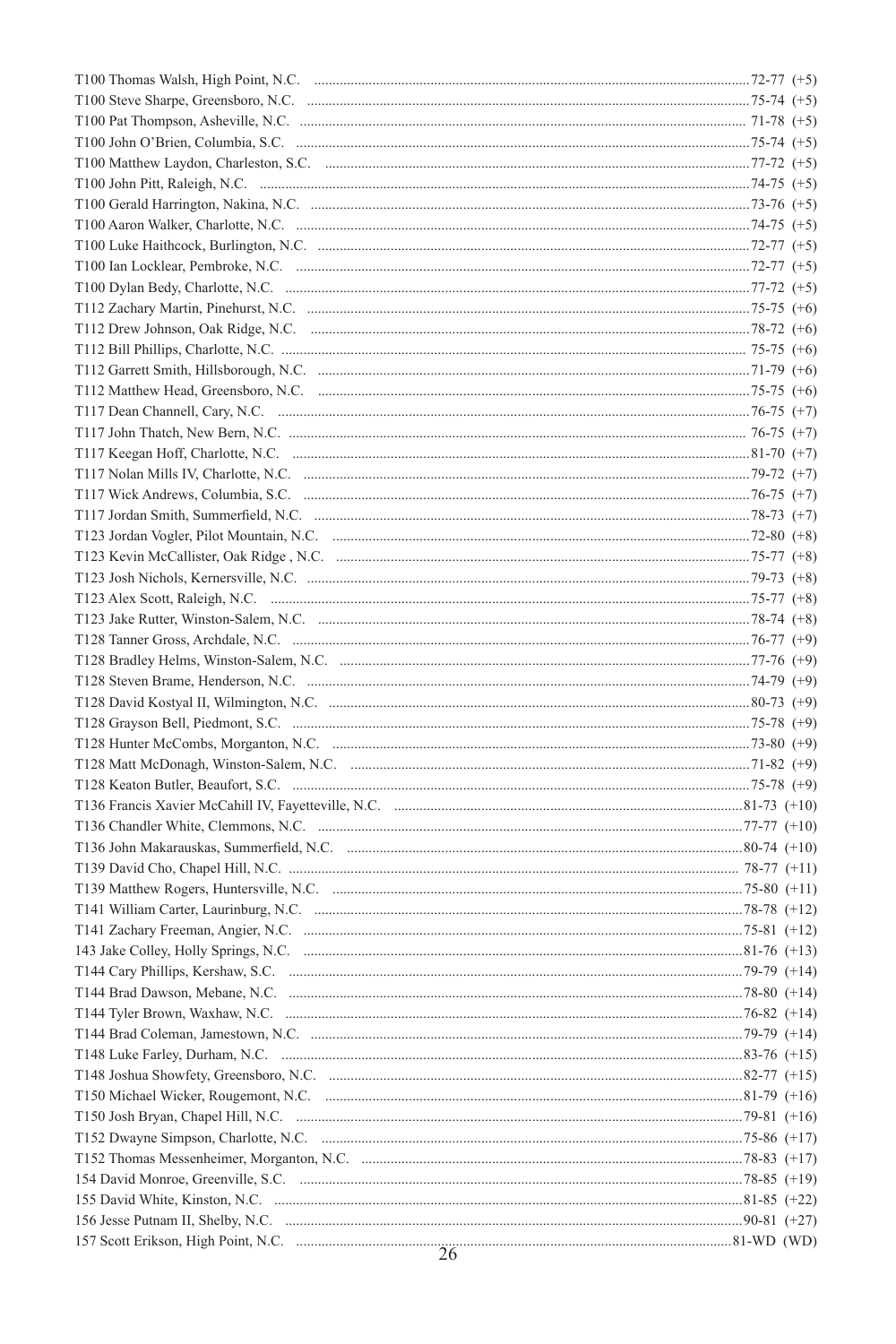| Date   | Winner, Runner-up, Medalist                                                                            | Score           | <b>Site</b>                         |
|--------|--------------------------------------------------------------------------------------------------------|-----------------|-------------------------------------|
| 1910   | Berrien Brooks, Columbia, SC<br>d. F.M. Laxton, Charlotte, NC                                          | 2 & 1           | Sans Souci CC<br>Greenville, SC     |
|        | 86-C.S. Webb, Greenville, SC                                                                           |                 |                                     |
| 1911   | C.C. Allen, Greenville, SC                                                                             | 7 & 6           | Charleston CC                       |
|        | d. R.H. Gwaltney, Wilmington, NC<br>81-Gwaltney                                                        |                 | Charleston, SC                      |
| 1912   | R.H. Gwaltney, Wilmington, NC<br>d. H.C. Bridgers, Wilmington, NC<br>86-Bridgers                       | 2 up            | Cape Fear CC<br>Wilmington, NC      |
| 1913   | Walter M. Paul, Charlotte, NC<br>d. F.S. Munsell, Columbia, SC<br>79-F.M. Laxton, Charlotte, NC        | 7 & 6           | Ridgewood CC<br>Columbia, SC        |
| 1914   | E.F. Mayberry, Charleston, SC<br>d. F.M. Laxton, Charlotte, NC<br>78*-Laxton                           | 1 up            | Asheville CC<br>Asheville, NC       |
| 1915   | Louis Grimball, Charleston, SC<br>d. O.J. Bond, Charleston, SC<br>86-E.P. Ravenel, Charleston, SC      | 8 & 7           | Charleston CC<br>Charleston, SC     |
| 1916   | Walter M. Paul, Charlotte, NC<br>d. C.E. Taylor, Wilmington, NC<br>81-Paul                             | 9 & 7           | Mecklenburg CC<br>Charlotte, NC     |
| 1917-8 | No championships, World War I                                                                          |                 |                                     |
| 1919   | Louis Jacoby, Charlotte, NC<br>d. T.R. Brem, Charlotte, NC<br>72-F.H. Hyatt Jr., Columbia, SC          | 1 <sub>up</sub> | Asheville CC<br>Asheville, NC       |
| 1920   | F.H. Hyatt Jr., Columbia, SC<br>d. H.H. Thomas, Charlotte, NC<br>77-N.V. Porter, Charlotte, NC         | 2 up            | Charlotte CC<br>Charlotte, NC       |
| 1921   | F.M. Laxton, Charlotte, NC<br>d. K.S. Snow, Columbia, SC<br>77-Malcolm Jones, Greensboro, NC           | 9 & 7           | Greensboro CC<br>Greensboro, NC     |
| 1922   | F.M. Laxton, Charlotte, NC<br>d. E.L. Scofield, Pinehurst, NC<br>78*-E.F. Hudgins, Columbia, SC        | 2 & 1           | Ridgewood CC<br>Columbia, SC        |
| 1923   | F.M. Laxton, Charlotte, NC<br>d. H.G. Phillips, Pinehurst, NC<br>159-Paul Haddock, Charlotte, NC       | 4 & 3           | Pinehurst CC<br>Pinehurst, NC       |
| 1924   | Eugene Mills, Raleigh, NC<br>d. H.L. VanZandt, Greenville, SC<br>157-Richard Tufts, Pinehurst, NC      | 7 & 5           | Biltmore Forest CC<br>Asheville, NC |
| 1925   | Roland Hancock, Wilmington, NC<br>d. Richard Tufts, Pinehurst, NC<br>159-Robert Spence, Columbia, SC   | 4 & 2           | Greenville CC<br>Greenville, SC     |
| 1926   | Roland Hancock, Wilmington, NC<br>d. Alan A. Smith, Asheville, NC<br>152—Harry Ehle, Asheville, NC     | 1 up            | Charlotte CC<br>Charlotte, NC       |
| 1927   | T.D. Blair, Greensboro, NC<br>d. Charles Barnwell, Charleston, SC<br>157-Frank C. Ford, Charleston, SC | 6 & 5           | Charleston CC<br>Charleston, SC     |
| 1928   | Alan A. Smith, Asheville, NC<br>d. John Bachman, Greensboro, NC<br>146—Eugene Mills, Raleigh, NC       | 6 & 5           | Forsyth CC<br>Winston-Salem, NC     |
| 1929   | T.D. Blair, Greensboro, NC<br>d. John Bachman, Greensboro, NC<br>147-Bachman                           | 3 & 2           | Sedgefield CC<br>Greensboro, NC     |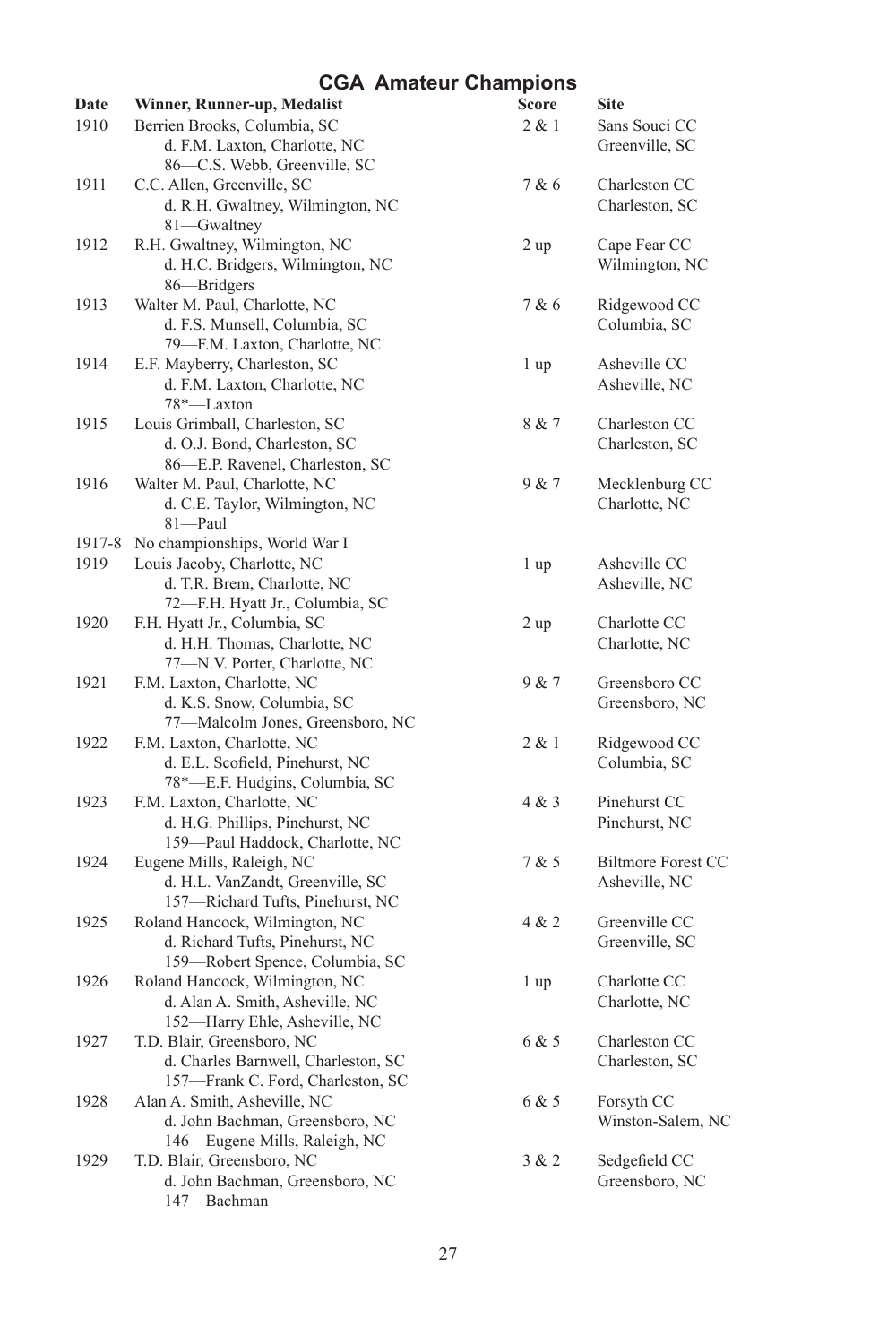| Date   | Winner, Runner-up, Medalist                                  | Score      | <b>Site</b>                         |
|--------|--------------------------------------------------------------|------------|-------------------------------------|
| 1930   | Eugene Mills, Raleigh, NC<br>d. Alan A. Smith, Asheville, NC | 5 & 3      | Linville GC<br>Linville, NC         |
|        | 149-Smith                                                    |            |                                     |
| 1931   | Eugene Mills, Raleigh, NC<br>d. W.J. O'Connor, Durham, NC    | 8 & 6      | Myrtle Beach CC<br>Myrtle Beach, SC |
|        | 155-Nelson MacRae, Wilmington, NC                            |            |                                     |
| 1932   | Erwin L. Laxton, Charlotte, NC<br>d. Al Dowtin, Raleigh, NC  | 7 & 6      | Carolina CC<br>Raleigh, NC          |
|        | 150-Fred McCanless, Charlotte, NC                            |            |                                     |
| 1933   | Nelson MacRae, Wilmington, NC                                | 37 holes   | Linville GC                         |
|        | d. F.J. Heath, Charlotte, NC                                 |            | Linville, NC                        |
|        | 140-T.D. Blair, Greensboro, NC                               |            |                                     |
| 1934   | Thad Street Jr., Charleston, SC                              | 3 & 2      | Charlotte CC                        |
|        | d. Clifford Perry, Winston-Salem, NC                         |            | Charlotte, NC                       |
|        | 152*–Street                                                  |            |                                     |
| 1935   | Thad Street Jr., Charleston, SC                              | 11 & 20    | Charleston CC                       |
|        | d. Paul Cushman, Greenville, SC                              |            | Charleston, SC                      |
|        | Qualifying positions drawn by lot                            |            |                                     |
| 1936   | L.P. Tyree Jr., Winston-Salem, NC                            | 5 & 3      | Forsyth CC                          |
|        | d. Erwin L. Laxton, Charlotte, NC                            |            | Winston-Salem, NC                   |
|        | 69-Alfred A. Dowtin, Raleigh, NC                             |            |                                     |
| 1937   | Lewis Johnson Jr., Charleston, SC                            | 2 & 1      | Greenville CC                       |
|        | d. Frank Ford, Charleston, SC                                |            | Greenville, SC                      |
|        | 68-Ford                                                      |            |                                     |
| 1938   | Marshall Balentine, Greenville, SC                           | 1 up       | Asheville CC                        |
|        | d. Benny V. Goodes, Piedmont, NC                             |            | Asheville, NC                       |
|        | 70*-Goodes                                                   |            |                                     |
| 1939   | Robert Dunkelberger, Greensboro, NC                          | $12 \& 10$ | Myers Park CC                       |
|        | d. Richard Tufts, Pinehurst, NC                              |            | Charlotte, NC                       |
|        | 69-Dunkelberger                                              |            |                                     |
| 1940   | Grover D. Poole, Raleigh, NC                                 | 8 & 7      | Mimosa Hills CC                     |
|        | d. Marshall Balentine, Greenville, SC                        |            | Morganton, NC                       |
|        | 74-R.N. Crosland, Charlotte, NC                              |            |                                     |
| 1941   | S.M. Alexander Jr., Charlotte, NC                            | $10 \& 8$  | Forest Lake Club                    |
|        | d. A.B. Waddell, Charlotte, NC                               |            | Columbia, SC                        |
|        | 74-Grover Dillon Jr., Raleigh, NC                            |            |                                     |
| 1942   | H.S. Covington, Linville, NC                                 | 3 & 2      | Linville GC                         |
|        | d. Mitt Jeffords, Orangeburg, SC                             |            | Linville, NC                        |
|        | 73+-Covington+, Keely Grice Jr., Charlotte, NC+              |            |                                     |
|        | T.D. Blair, Winston-Salem, NC+                               |            |                                     |
| 1943-5 | No championships, World War II                               |            |                                     |
| 1946   | James McNair, Aiken, SC                                      | 4 & 3      | Forsyth CC                          |
|        | d. Billy Joe Patton, Morganton, NC                           |            | Winston-Salem, NC                   |
|        | 71*-R.H. Taylor, Greensboro, NC                              |            |                                     |
| 1947   | Billy Joe Patton, Morganton, NC                              | 2 up       | Florence CC                         |
|        | d. Erwin L. Laxton, Charlotte, NC                            |            | Florence, SC                        |
| 1948   | 70-Laxton<br>James McNair, Aiken, SC                         | 6 & 5      | Charlotte CC                        |
|        | d. Keely Grice Jr., Charlotte, NC                            |            | Charlotte, NC                       |
|        | 71*-Harvie Ward Jr., Tarboro, NC                             |            |                                     |
| 1949   | Harvie Ward Jr., Tarboro, NC                                 | 7 & 5      | Highland CC                         |
|        | d. Malcolm McLean, Charlotte, NC                             |            | Fayetteville, NC                    |
|        | 70-Rodney McKnight, Charlotte, NC                            |            |                                     |
| 1950   | Harvie Ward Jr., Tarboro, NC                                 | 3 & 2      | Columbia CC                         |
|        | d. Preston Hennies, Columbia, SC                             |            | Columbia, SC                        |
|        | 71*-Erwin L. Laxton, Charlotte, NC                           |            |                                     |
|        |                                                              |            |                                     |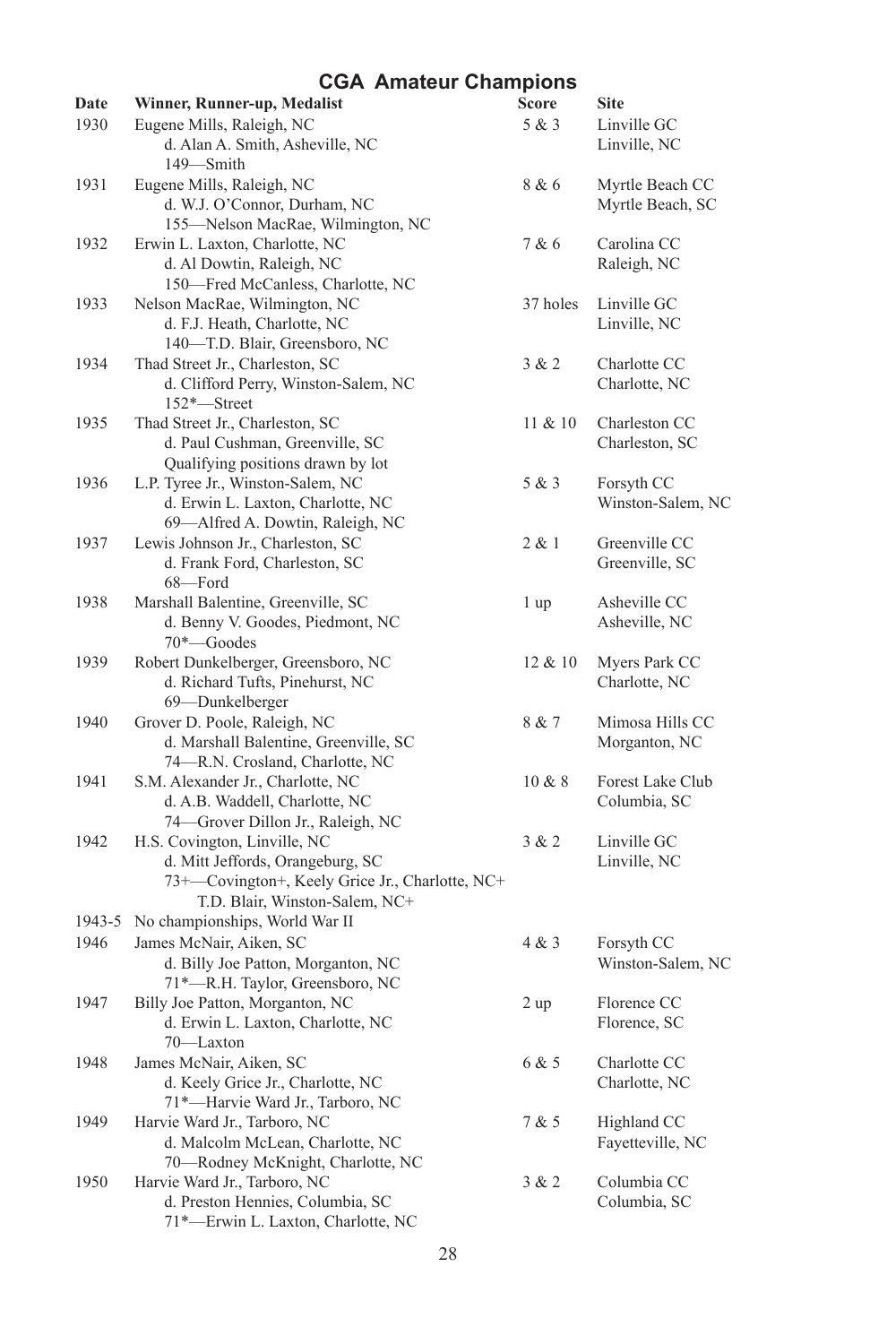| Date | Winner, Runner-up, Medalist                                        | Score | <b>Site</b>                      |
|------|--------------------------------------------------------------------|-------|----------------------------------|
| 1951 | P.J. Boatwright Jr., Aiken, SC<br>d. Harry Welch, Salisbury, NC    | 2 & 1 | CC of Salisbury<br>Salisbury, NC |
|      | 72*-Welch                                                          |       |                                  |
| 1952 | Charles B. Dudley, Greenville, SC                                  | 3 & 1 | Biltmore Forest CC               |
|      | d. Tommy Langley, High Point, NC<br>69*-Harry Welch, Salisbury, NC |       | Biltmore, NC                     |
| 1953 | Richard D. Chapman, Pinehurst, NC                                  | 3 & 2 | The Dunes G&BC                   |
|      | d. Erwin L. Laxton, Charlotte, NC<br>72-Gus Sylvan, Columbia, SC   |       | Myrtle Beach, SC                 |
| 1954 | John L. McCann Jr., Charlotte, NC                                  | 3 & 1 | Myers Park CC                    |
|      | d. E.K. Gravely, Rocky Mount, NC                                   |       | Charlotte, NC                    |
|      | 67-Wiley Fleenor, Winston-Salem, NC                                |       |                                  |
| 1955 | Dave Smith Jr., Gastonia, NC                                       | 2 & 1 | Benvenue CC                      |
|      | d. P.B. Gravely, Rocky Mount, NC                                   |       | Rocky Mount, NC                  |
|      | 68-Keely Grice Jr., Charlotte, NC                                  |       |                                  |
| 1956 | Dillard Traynham, Greenville, SC                                   | 1 up  | CC of Spartanburg                |
|      | d. John Gerring, Union, SC                                         |       | Spartanburg, SC                  |
|      | 67-Charles Dudley, Greenville, SC                                  |       |                                  |
| 1957 | Richard D. Chapman, Pinehurst, NC                                  | 1 up  | Pinehurst CC #2 Course           |
|      | d. Art Ruffin, Wilson, NC                                          |       | Pinehurst, NC                    |
|      | 71-Bob Harrison, Fayetteville, NC                                  |       |                                  |
| 1958 | Billy Joe Patton, Morganton, NC                                    | 6 & 5 | Catawba CC                       |
|      | d. Charles B. Smith, Gastonia, NC                                  |       | Hickory, NC                      |
|      | 68-Dave Smith Jr., Gastonia, NC                                    |       |                                  |
| 1959 | Horace Irvin, Kinston, NC                                          | 3 & 2 | Forest Lake Club                 |
|      | d. Billy Joe Patton, Morganton, NC                                 |       | Columbia, SC                     |
|      | 71-Charles B. Smith, Gastonia, NC                                  |       |                                  |
| 1960 | Larry Beck, Kinston, NC                                            | 6 & 5 | Alamance CC                      |
|      | d. Dave Smith Jr., Gastonia, NC                                    |       | Burlington, NC                   |
|      | 70-Charles B. Smith, Gastonia, NC                                  |       |                                  |
| 1961 | Billy Joe Patton, Morganton, NC                                    | 6 & 5 | Gaston CC                        |
|      | d. Buddy Watkins, Greensboro, NC                                   |       | Gastonia, NC                     |
|      | 71*-Charles B. Smith, Gastonia, NC                                 |       |                                  |
| 1962 | Charles B. Smith, Gastonia, NC                                     | 6 & 4 | Florence CC                      |
|      | d. Dale Morey, Morganton, NC                                       |       | Florence, SC                     |
|      | 68-R.F. Taylor, Greensboro, NC                                     |       |                                  |
| 1963 | Ken Folkes, Concord, NC                                            | 7 & 6 | Mimosa Hills G&CC                |
|      | d. Dillard Traynham, Paris Mountain, SC                            |       | Morganton, NC                    |
|      | 68-Folkes                                                          |       |                                  |
| 1964 | Bill Harvey, Jamestown, NC                                         | 5 & 4 | Pinehurst CC #2 Course           |
|      | d. Dillard Traynham, Paris Mountain, SC                            |       | Pinehurst, NC                    |
|      | 66-Charles B. Smith, Gastonia, NC                                  |       |                                  |
| 1965 | Bill Harvey, Jamestown, NC                                         | 4 & 3 | Spring Valley CC                 |
|      | d. Billy Womack, Florence, SC                                      |       | Columbia, SC                     |
|      | 72-Womack                                                          |       |                                  |
| 1966 | Harry Welch, Salisbury, NC                                         | 5 & 4 | Linville GC                      |
|      | d. Joe Inman Jr., Greensboro, NC                                   |       | Linville, NC                     |
|      | 69-Billy Joe Patton, Morganton, NC                                 |       |                                  |
| 1967 | Dale Morey, High Point, NC                                         | 5 & 4 | Willow Creek GC                  |
|      | d. Charles Lynch, Bennettsville, SC                                |       | High Point, NC                   |
|      | 70*-Ross Shawaker, Columbia, SC                                    |       |                                  |
| 1968 | Allen Powers, Orangeburg, SC                                       | 1 up  | The Dunes G&BC                   |
|      | d. Billy Womack, Florence, SC                                      |       | Myrtle Beach, SC                 |
|      | 73*-Frank Lock, Aiken, SC                                          |       |                                  |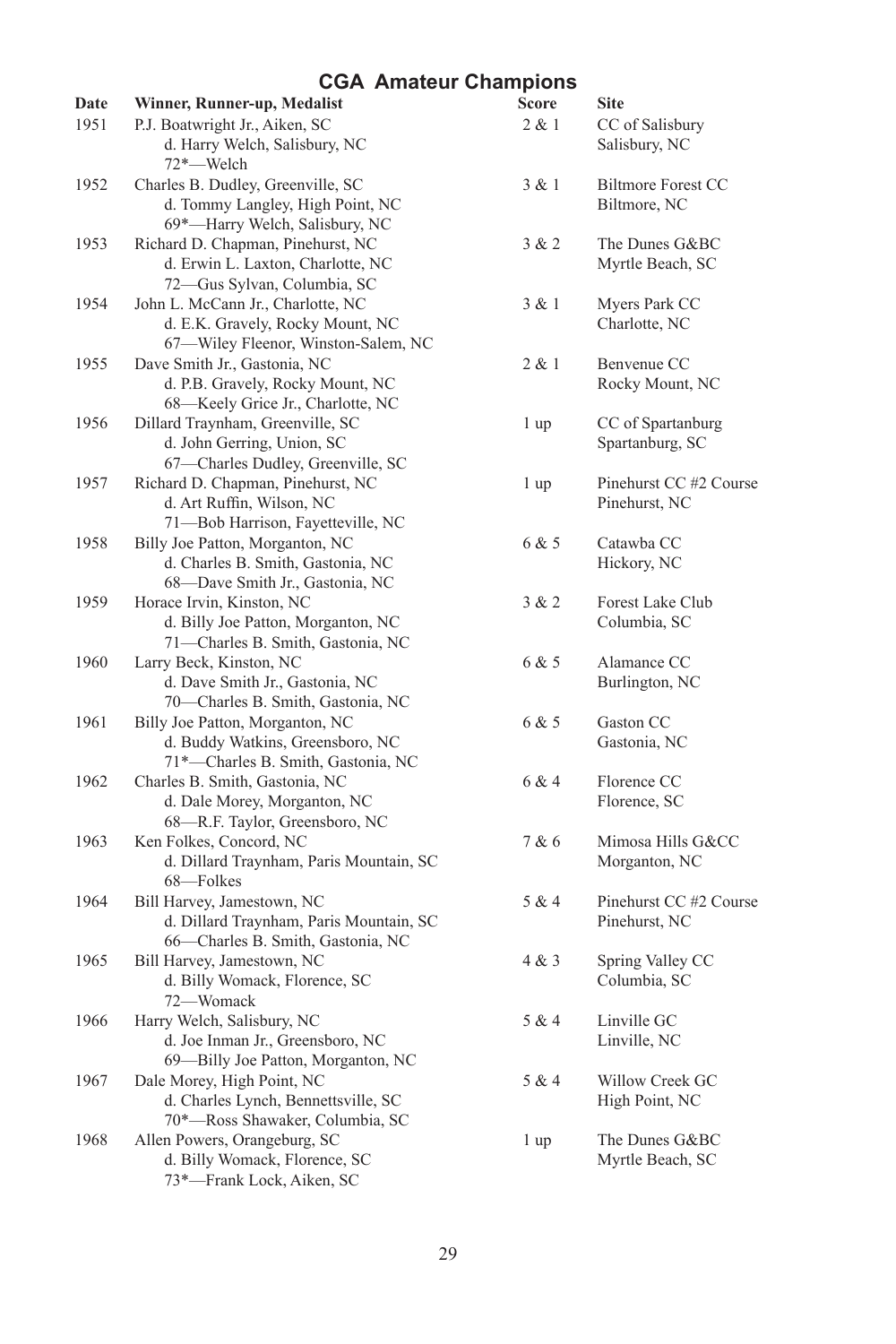| Date | Winner, Runner-up, Medalist         | <b>Score</b> | <b>Site</b>               |
|------|-------------------------------------|--------------|---------------------------|
| 1969 | Robert L. Bryant, Charlotte, NC     | 10 & 9       | CC of NC                  |
|      | d. Steve Walker, Burlington, NC     |              | Pinehurst, NC             |
|      | 71-Bill Ziegler, Orangeburg, SC     |              |                           |
| 1970 | Leonard Thompson, Laurinburg, NC    | 3 & 2        | The Dunes G&BC            |
|      | d. Mike Kallam, Winston-Salem, NC   |              | Myrtle Beach, SC          |
|      | 70-Steve Forrest, Mt. Airy, NC      |              |                           |
| 1971 | Mike Kallam, Winston-Salem, NC      | 2 & 1        | Pinehurst CC #2 Course    |
|      | d. Bobby Edgerton, Raleigh, NC      |              | Pinehurst, NC             |
|      | 71-Chip Allen, Spartanburg, SC      |              |                           |
| 1972 | David Canipe, Fayetteville, NC      | 6 & 4        | Greenville CC Chanticleer |
|      | d. Heyward Sullivan, Greenville, SC |              | Greenville, SC            |
|      | 71*-Billy Joe Patton, Morganton, NC |              |                           |
| 1973 | Bill Harvey, Jamestown, NC          | 1 up         | Tanglewood GC             |
|      | d. Bobby Edgerton, Raleigh, NC      |              | Clemmons, NC              |
|      | 69-Harvey                           |              |                           |
| 1974 | David Thore, Reidsville, NC         | 5 & 4        | CC of Orangeburg          |
|      | d. Ernie Massei, Fayetteville, NC   |              | Orangeburg, SC            |
|      | 68*-Johnny Elam, Charlotte, NC      |              |                           |
| 1975 | James Holmes, Aiken, SC             | 3 & 2        | Sedgefield CC             |
|      | d. Ken Wiland, Aiken, SC            |              | Greensboro, NC            |
|      | 69*-Bill Hamilton, Troy, NC         |              |                           |
| 1976 | Chip Beck, Fayetteville, NC         | 2 & 1        | Carmel CC                 |
|      | d. Jim Holmes, Aiken, SC            |              | Charlotte, NC             |
|      | $70^*$ —Beck                        |              |                           |
| 1977 | Chip Beck, Fayetteville, NC         | 38 holes     | Greenville CC Chanticleer |
|      | d. Bill Harvey, Jamestown, NC       |              | Greenville, SC            |
|      | 71*-Bobby Hines, Greenville, SC     |              |                           |
| 1978 | Mark Stephens, Madison, NC          | 1 up         | Gaston CC                 |
|      | d. Bill Harvey, Jamestown, NC       |              | Gastonia, NC              |
|      | 70-Vance Heafner, Cary, NC          |              |                           |
| 1979 | Tom Cornelia, Hilton Head, SC       | 3 & 2        | The Dunes G&BC            |
|      | d. Larry Boswell, Columbia, SC      |              | Myrtle Beach, SC          |
|      | 71*-Scott Hoch, Raleigh, NC         |              |                           |
| 1980 | Ray Freeman, Greensboro, NC         | 5 & 4        | Emerywood CC              |
|      | d. Richard Kincaid, Greensboro, NC  |              | Willow Creek Course       |
|      | 70*-Chris Hill, Florence, SC        |              | High Point, NC            |
| 1981 | Nolan Mills, Charlotte, NC          | 2 & 1        | Charlotte CC              |
|      | d. Bill Plyler, Monroe, NC          |              | Charlotte, NC             |
|      | 66*-Eric Lawhon, Advance, NC        |              |                           |
| 1982 | Mike West, Burlington, NC           | 1 up         | Wild Dunes GL             |
|      | d. Norman Chapman, Spartanburg, SC  |              | Isle of Palms, SC         |
|      | 138-Tony Nimmer, Ridgeland, SC      |              |                           |
| 1983 | Michael Carlisle, Aiken, SC         | 5 & 4        | Alamance CC               |
|      | d. Gus Ulrich, Garner, NC           |              | Burlington, NC            |
|      | 136-Larry Boswell, Greensboro, NC   |              |                           |
| 1984 | Marion Dantzler, Orangeburg, SC     | 10 & 9       | CC of NC                  |
|      | d. Rick Lewallen, Myrtle Beach, SC  |              | Pinehurst, NC             |
|      | 134-Paul Simson, Raleigh, NC        |              |                           |
| 1985 | Jason Griffith, Orangeburg, SC      | 1 up         | Camden CC                 |
|      | d. Mike Barrow, Kernersville, NC    |              | Camden, SC                |
|      | 134-Charles Rymer, Fort Mill, SC    |              |                           |
| 1986 | Art Roberson, Zebulon, NC           | 2 & 1        | Forest Oaks CC            |
|      | d. Steve Harwell, Mooresville, NC   |              | Greensboro, NC            |
|      | 136-Roberson                        |              |                           |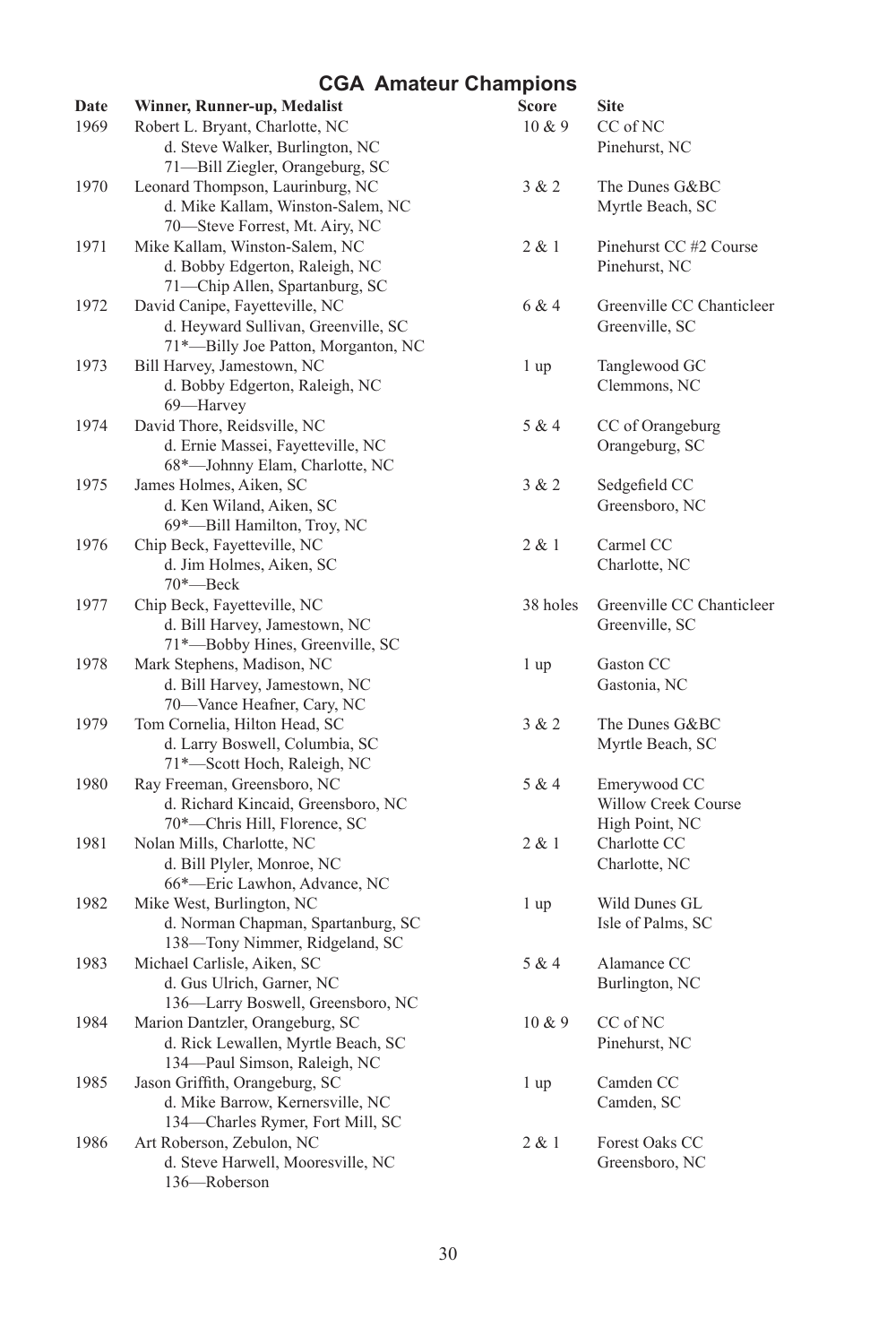| Date | Winner, Runner-up, Medalist                                     | Score           | <b>Site</b>                     |
|------|-----------------------------------------------------------------|-----------------|---------------------------------|
| 1987 | Matt Peterson, Morganton, NC                                    | 1 <sub>up</sub> | Kiawah Island (Turtle Point)    |
|      | d. Scott Medlin, Rockingham, NC                                 |                 | Kiawah Island, SC               |
|      | 143-Oswald Drawdy, Hampton, SC                                  |                 |                                 |
| 1988 | Matt Peterson, Morganton, NC                                    | 37 holes        | Emerywood CC                    |
|      | d. Mike Goodes, Reidsville, NC                                  |                 | Willow Creek Course             |
|      | 134-Walter Hall, Clemmons, NC                                   |                 | High Point, NC                  |
| 1989 | Terry Ezell, Charleston, SC                                     | 5 & 4           | DeBordieu Club                  |
|      | d. Kevin King, Hilton Head, SC                                  |                 | Georgetown, SC                  |
|      | 149*-Oswald Drawdy, Hampton, SC                                 |                 |                                 |
| 1990 | Andrew Pitts, Hildebran, NC                                     | 9 & 8           | Carmel CC                       |
|      | d. Mark Davis, Shelby, NC                                       |                 | Charlotte, NC                   |
|      | 139-Kevin King, Hilton Head, SC                                 |                 |                                 |
| 1991 | Paul Simson, Raleigh, NC                                        | 3 & 1           | Pinewild CC                     |
|      | d. Kelly Mitchum, Southern Pines, NC                            |                 | Pinehurst, NC                   |
|      | 141-Mitchum                                                     |                 |                                 |
| 1992 | Frank Ford III, Charleston, SC                                  | 3 & 2           | Kiawah Island (Turtle Point)    |
|      | d. Scott Summers, Greenville, SC                                |                 | Kiawah Island, SC               |
|      | 143*—Terry Ezell, North Augusta, SC                             |                 |                                 |
| 1993 | Bob Stanger, Durham, NC                                         | 2 & 1           | Treyburn CC                     |
|      | d. Charles Woody, Durham, NC                                    |                 | Durham, NC                      |
|      | 139-Mike Byce, Spartanburg, SC                                  |                 |                                 |
| 1994 | Steve Slayden, Charlotte, NC                                    | 6 & 5           | Tidewater GC                    |
|      | d. Rob Kramer, Carthage, NC                                     |                 | N. Myrtle Beach, SC             |
|      | 139-Slayden                                                     |                 |                                 |
| 1995 | Charles Warren, Columbia, SC                                    | 4 & 2           | CC of Charleston                |
|      | d. Larry Boswell, Jamestown, NC                                 |                 | Charleston, SC                  |
|      | 142*-Marion Moore, Orangeburg, SC                               |                 |                                 |
| 1996 | Cordes Ford, Charleston, SC                                     | 1 up            | Cape Fear CC                    |
|      | d. Billy West, Fayetteville, NC                                 |                 | Wilmington, NC                  |
|      | 133-Stephen Woodard, Charlotte, NC                              |                 |                                 |
| 1997 | Kevin Pendley, Greenwood, SC                                    | 1 up            | Musgrove Mill GC<br>Clinton, SC |
|      | d. Mark Thaxton, Rock Hill, SC<br>140*-Paul Simson, Raleigh, NC |                 |                                 |
| 1998 | Terry Ezell, Rock Hill, SC                                      | 1 up            | Charlotte CC                    |
|      | d. Steve Wright, Laurinburg, NC                                 |                 | Charlotte, NC                   |
|      | 137-F. Cordes Ford IV, Charleston, SC                           |                 |                                 |
| 1999 | Jonathan Byrd, Columbia, SC                                     | 6 & 4           | Highland CC                     |
|      | d. Steve Wright, Laurinburg, NC                                 |                 | Fayetteville, NC                |
|      | 137-Brad Buxton, Greensboro, NC                                 |                 |                                 |
| 2000 | Matt McWilliams, Southern Pines, NC                             | 5 & 4           | Wachesaw Plantation Club        |
|      | d. Josh Goldstein, Wilmington, NC                               |                 | Pawley's Island, SC             |
|      | 138-McWilliams                                                  |                 |                                 |
| 2001 | John Pitt, Wilmington, NC                                       | 2 & 1           | The Dunes G&BC                  |
|      | d. Danny Gurley, Chapel Hill, NC                                |                 | N. Myrtle Beach, SC             |
|      | 137-Jonathan Hill, Kernersville, NC                             |                 |                                 |
| 2002 | Brandon Hiott, Walterboro, SC                                   | 9 & 7           | Catawba CC                      |
|      | d. Matt Dura, Sumter, SC                                        |                 | Newton, NC                      |
|      | 138-Skip Taylor, Flat Rock, NC                                  |                 |                                 |
| 2003 | Emmett Turner, Greenwood, SC                                    | 2 & 1           | Chechessee Creek GC             |
|      | d. Matt O'Quinn, Beaufort, SC                                   |                 | Okatie, SC                      |
|      | 134—Turner                                                      |                 |                                 |
| 2004 | Banks Wood, Charlotte, NC                                       | 5 & 3           | CC of North Carolina (Dogwd)    |
|      | d. John Kelley, Windston-Salem, NC                              |                 | Pinehurst, NC                   |
|      | 138 - Paul Simson, Raleigh, NC                                  |                 |                                 |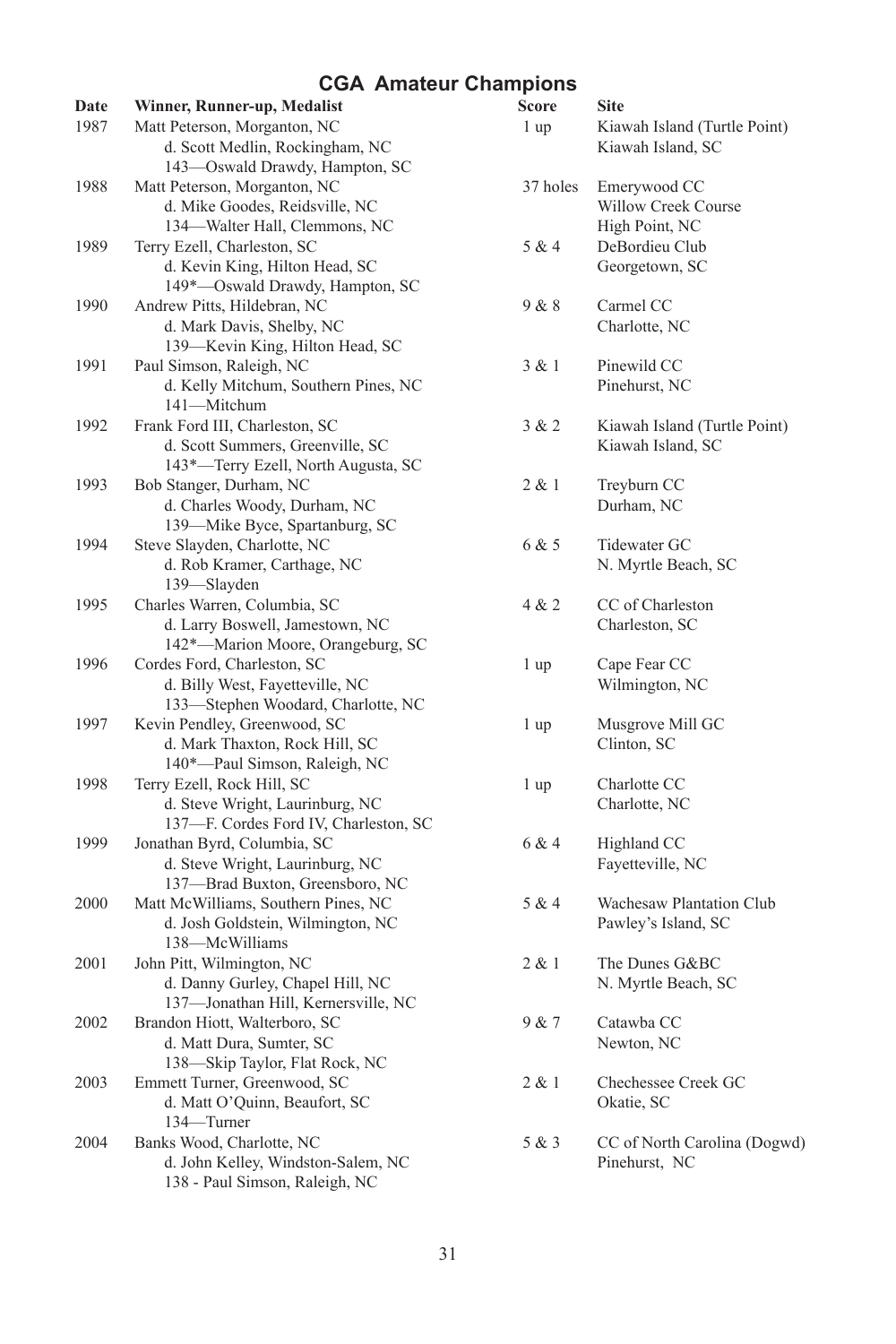| Date | Winner, Runner-up, Medalist         | <b>Score</b> | <b>Site</b>                   |
|------|-------------------------------------|--------------|-------------------------------|
| 2005 | Paul Simson, Raleigh, NC            | 6 & 5        | Greenville CC (Chanticleer)   |
|      | d. Dustin Barr, Mooresville, NC     |              | Greenville, SC                |
|      | 136 - Dale Fuller, Raleigh, NC      |              |                               |
| 2006 | Scott McClellan, Cary, NC           | 37 holes     | Kiawah Island (Turtle Point)  |
|      | d. Whit Massey, Mt. Pleasant, SC    |              | Kiawah Island, SC             |
|      | 143* - Eric Shriver, Cary, NC       |              |                               |
| 2007 | Patrick Rada, Anderson, SC          | 6 & 4        | Long Cove Club                |
|      | d. Warren Thomas, Columbia, SC      |              | Hilton Head Island, SC        |
|      | 139 - David Chung, Fayetteville, NC |              |                               |
| 2008 | Ben Kohles, Cary, NC                | 3 & 2#       | Cape Fear Country Club        |
|      | d. Kyle Wilson, Mt. Airy, NC        |              | Wilmington, NC                |
|      | 134 - Paul Simson, Raleigh, NC      |              |                               |
| 2009 | Jack Fields, Southern Pines, NC     | 8 & 7        | Country Club of Charleston    |
|      | d. Josh Gallman, Gaffney, SC        |              | Charleston, SC                |
|      | 132 - Uly Grissette, Clemmons, NC   |              |                               |
| 2010 | Logan Harrell, Huntersville, NC     | 273(a)       | Pinehurst Resort & CC (No. 8) |
|      | Scott Harvey, Greensboro, NC        | 275          | Pinehurst, NC                 |
| 2011 | Scott Harvey, Greensboro, NC        | 281          | The Dunes Golf & Beach Club   |
|      | Brock Elder, Randleman, NC          | 283          | Myrtle Beach, SC              |
| 2012 | Carson Young, Pendleton, SC         | 276          | Charlotte CC                  |
|      | Scott Harvey, Greensboro, NC        | 278          | Charlotte, NC                 |
| 2013 | Carter Jenkins, Raleigh, NC         | 288          | Kiawah Island GR (Ocean)      |
|      | Miller Capps, Denver, NC            | 289          | Kiawah Island, SC             |
| 2014 | Carter Jenkins, Raleigh, NC         | $283*$       | Greenville CC (Chanticleer)   |
|      | William Rainey, Charlotte, NC       | 283          | Greenville, SC                |
| 2015 | Carter Jenkins, Raleigh, NC         | 268          | Greensboro CC (Farm)          |
|      | David Kocher, Charlotte, NC         | 271          | Greensboro, NC                |
|      | Davis Womble, Winston-Salem, NC     |              |                               |

*\* Won in playoff. + Co-medalists, no playoff. # Final Match shortened to 18 holes. @Format Changed to stroke play.*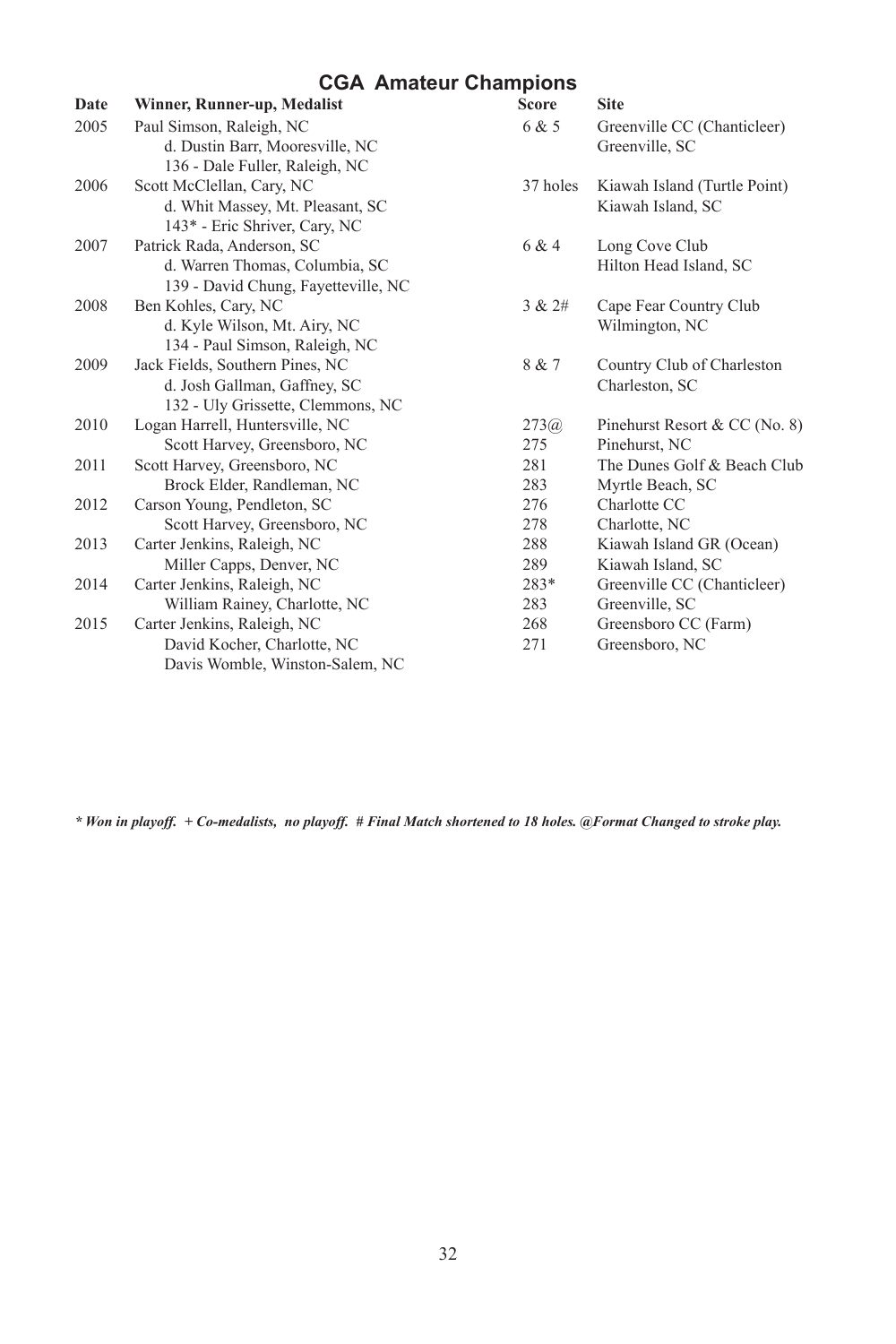| Date | <b>Winner, Score</b>                                                                                    |
|------|---------------------------------------------------------------------------------------------------------|
| 1913 | MECKLENBERG COUNTRY CLUB, CHARLOTTE, NC-332                                                             |
|      | W.M. Paul, E.V. Patterson, F.M. Laxton, T.R. Brem                                                       |
| 1914 | CHARLESTON COUNTRY CLUB, CHARLESTON, SC-332                                                             |
|      | Berkley Grimball, F.O. Tyler, H.C. Bridgers, D.G. Ritchie                                               |
| 1915 | RIDGEWOOD CLUB, COLUMBIA, SC-359                                                                        |
|      | H.G. Gould, William Shand, F.H. Hyatt Jr., H.G. Welborn                                                 |
| 1916 | CHARLOTTE COUNTRY CLUB, CHARLOTTE, NC-350                                                               |
|      | W.M. Paul, T.R. Brem, J.L. Miller, Louis Jacoby                                                         |
|      | 1917-18 No competition, World War I                                                                     |
| 1919 | CHARLOTTE COUNTRY CLUB, CHARLOTTE, NC-321                                                               |
|      | W.M. Paul, T.R. Brem, F.M. Laxton, Louis Jacoby                                                         |
| 1920 | RIDGEWOOD CLUB, COLUMBIA, SC-338                                                                        |
|      |                                                                                                         |
| 1921 | F.L. Munsell, William Shand, F.H. Hyatt Jr., J.H. Gibbes<br>GREENSBORO COUNTRY CLUB, GREENSBORO, NC-320 |
|      |                                                                                                         |
|      | Malcolm Jones, F.P. Hobgood, E. Harrison, T.D. Blair                                                    |
| 1922 | RIDGEWOOD CLUB, COLUMBIA, SC-333                                                                        |
|      | J.H. Gibbes, F.H. Hyatt Jr., J.E. Harris, K.S. Snow                                                     |
| 1923 | PINEHURST COUNTRY CLUB, PINEHURST, NC-649                                                               |
|      | E.L. Scofield, F.T. Keating, H.G. Phillips, Richard S. Tufts                                            |
| 1924 | RIDGEWOOD CLUB, COLUMBIA, SC-327                                                                        |
|      | Robert Spence, G.T. Newman, C.C. Habenicht, J.E. Harris                                                 |
| 1925 | GREENVILLE COUNTRY CLUB, GREENVILLE, SC-338                                                             |
|      | John Cushman, W.G. Perry Jr., J.E. Sirrine, Harold Van Zandt                                            |
| 1926 | CHARLOTTE COUNTRY CLUB, CHARLOTTE, NC                                                                   |
|      | T.R. Brem, Paul Haddock, F.J. Heath, F.M. Laxton                                                        |
| 1927 | CHARLESTON COUNTRY CLUB, CHARLESTON, SC                                                                 |
|      | Charles Barnwell, Gordon McCabe, Frank Ford, J.M. Whitsett                                              |
| 1928 | CAROLINA COUNTRY CLUB, RALEIGH, NC                                                                      |
|      | Eugene Mills, N.E. Edgerton, W.H. Jones, Kenan Smith                                                    |
| 1929 | SEDGEFIELD COUNTRY CLUB, GREENSBORO, NC                                                                 |
|      | T.D. Blair, J.L. Landis, J.S. Bachman, A.C. McManus                                                     |
| 1930 | CHARLOTTE COUNTRY CLUB, CHARLOTTE, NC                                                                   |
|      | E.S. Reid Jr., F.J. Heath, S.L. Diggle, Erwin L. Laxton                                                 |
| 1931 | SEDGEFIELD COUNTRY CLUB, GREENSBORO, NC                                                                 |
|      | W.J. Palmer, F.E. Curran, A.C. McManus, T.D. Blair                                                      |
| 1932 | CAROLINA COUNTRY CLUB, RALEIGH, NC-327                                                                  |
|      | N.E. Edgerton, B.W. Biggs, J. Lane, G.S. Arthur                                                         |
| 1933 | SEDGEFIELD COUNTRY CLUB, GREENSBORO, NC-306                                                             |
|      | C.H. Jennings, A.C. McManus, F.E. Curran, T.D. Blair                                                    |
| 1934 | CHARLOTTE COUNTRY CLUB, CHARLOTTE, NC-317                                                               |
|      | F.J. Heath, W.H. Williamson, S.L. Diggle, T.G. Griffith                                                 |
| 1935 | CHARLESTON COUNTRY CLUB, CHARLESTON, SC-305                                                             |
|      | Frank C. Ford, Thad Street Jr., Lewis Johnson Jr., George Trescott                                      |
| 1936 | TWIN CITY COUNTRY CLUB, WINSTON-SALEM, NC-301                                                           |
|      | T.D. Blair, W.F. Deuschle, Clifford Perry, Thomas Ruffin                                                |
| 1937 | COUNTRY CLUB OF CHARLESTON, CHARLESTON, SC-307                                                          |
|      | Frank C. Ford, Lewis Johnson Jr., George Trescott, Charlie Whitsett                                     |
| 1938 | ASHEVILLE COUNTRY CLUB, ASHEVILLE, NC-303                                                               |

George L. Jones Jr., Sease Koon, Henry Westall, C.C. Bennett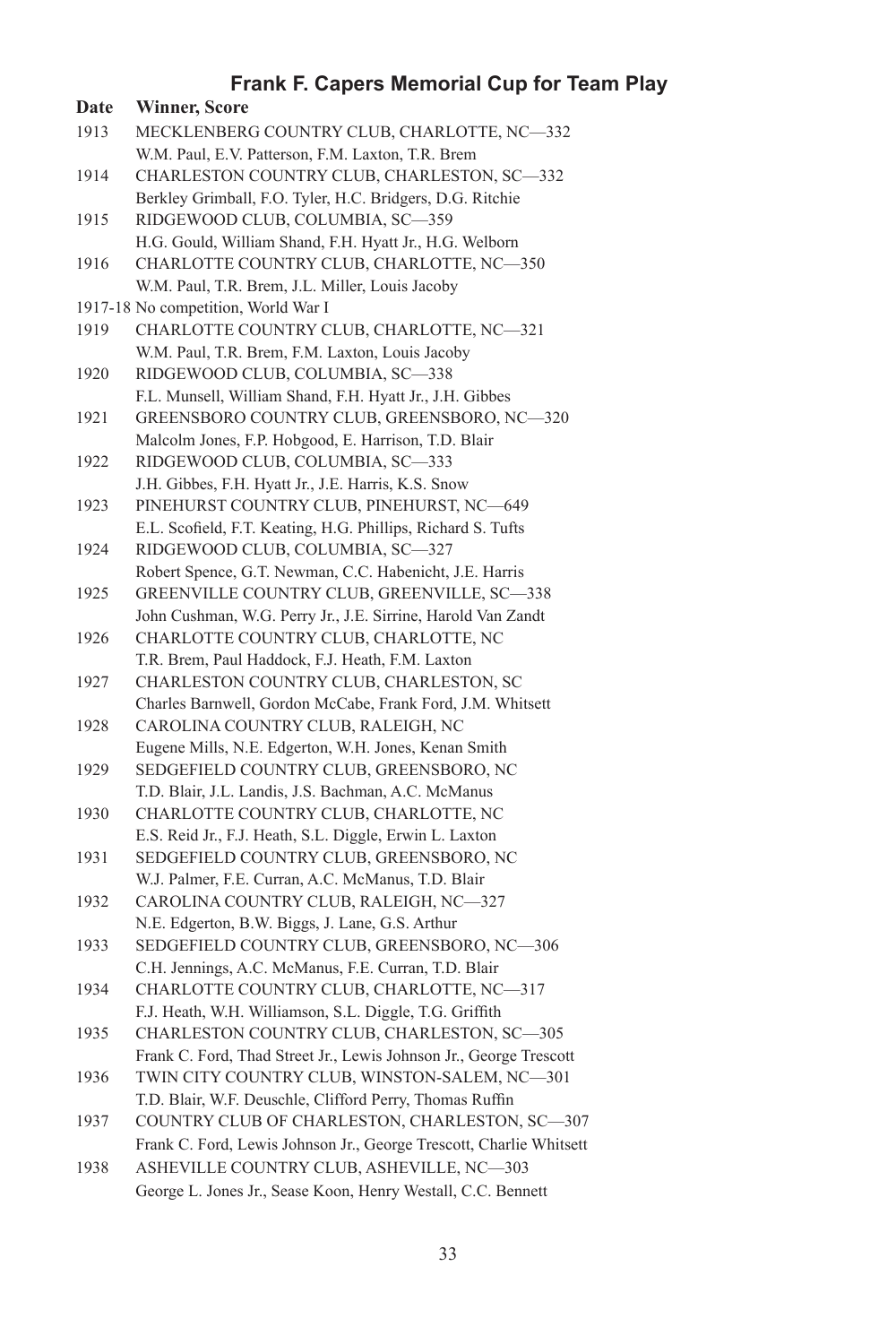| <b>Date</b> | Winner, Score                                                    |
|-------------|------------------------------------------------------------------|
| 1939        | MYERS PARK CLUB, CHARLOTTE, NC-305                               |
|             | W.S. Alexander, Cliff Meyers, A.B. Waddell, Ed Schreiber         |
| 1940        | MYERS PARK CLUB, CHARLOTTE, NC-314                               |
|             | Robert Crosland, A.B. Waddell, W.S. Alexander, Ed Schreiber      |
| 1941        | FOREST LAKE CLUB, COLUMBIA, SC—313                               |
|             | M.K. Jeffords Jr., Carlton Dixon, Weston Dixon, R.A. Goldschmidt |
| 1942        | MYERS PARK CLUB, CHARLOTTE, NC-309                               |
|             | Keely Grice Jr., W.S. Alexander, R.N. Crosland, A.B. Waddell     |
|             | 1943-45 No competitions, World War II                            |
| 1946        | MYERS PARK CLUB, CHARLOTTE, NC-311                               |
|             | Keely Grice Jr., W.S. Alexander, Robert Garland, W.R. Dowtin     |
| 1947        | COLUMBIA COUNTRY CLUB, COLUMBIA, SC-297                          |
|             | Harold Hall, Emory Harper, Boots Paul, O.C. Rhodes               |
| 1948        | MYERS PARK CLUB, CHARLOTTE, NC-296                               |
|             | Keely Grice, Fred Hyatt, Fred McCanless Jr., Robert Strawn       |
| 1949        | COLUMBIA COUNTRY CLUB, COLUMBIA, SC-308                          |
|             | W.C. Freeman, Harold Hall, Emory D. Harper, Robert Kiplinger     |
| 1950        | MYERS PARK CLUB, CHARLOTTE, NC-304                               |
|             | W.R. Dowtin, Malcolm McLean, Rodney McKnight, W.S. Alexander     |
| 1951        | COUNTRY CLUB OF SALISBURY, SALISBURY, NC-306                     |
|             | Harry Welch, A.D. Dorsett, Richard Rendleman, Clarence Kluttz    |
| 1952        | COUNTRY CLUB OF ASHEVILLE, ASHEVILLE, NC-293                     |
|             | Bill Winkenwerder, Al Dowtin, Gene Ochsenreiter, Tommy Reid      |
| 1953        | CHARLOTTE COUNTRY CLUB, CHARLOTTE, NC-320                        |
|             | Erwin Laxton, Willis Henderson, John McCann, Stanley Elrod       |
| 1954        | CAROLINA GOLF CLUB, CHARLOTTE, NC-290                            |
|             | John McCann, Keely Grice, Sut Alexander, Jack Starnes            |
| 1955        | BENVENUE COUNTRY CLUB, ROCKY MOUNT, NC-295                       |
|             | E.K. Gravely, P.B. Gravely, Wayne Whitley, J.R. Gilbert          |
| 1956        | PARIS MOUNTAIN GOLF CLUB, GREENVILLE, SC-299                     |
|             | Dillard Traynham, Wiley Traynham, Sam Marsh, George Pruitt       |
| 1957        | GASTON COUNTRY CLUB, GASTONIA, NC-313                            |
|             | Bob Ramsey, Charles Smith, Dave Smith, Rock Zammiello            |
| 1958        | MIMOSA HILLS GOLF CLUB, MORGANTON, NC—293                        |
|             | Billy Joe Patton, Tommy Helms, Teddy Garrison, John McKee        |
| 1959        | FOREST LAKE CLUB, COLUMBIA, SC—310                               |
|             | Jim Pulliam, Carlton Dixon, George Dial, LeConte Gibbs           |
| 1960        | OLD TOWN CLUB, WINSTON-SALEM, NC-310                             |
|             | Wiley Fleenor, Frank Lock, Bob Galloway, George Mountcastle      |
|             | 1961-63 Results not available                                    |
| 1964        | LEXINGTON GOLF CLUB, LEXINGTON, NC-302                           |
|             | Roy Campbell, Don Hedrick, Bob Shackelford, Gaither Walser       |
| 1965        | COLUMBIA COUNTRY CLUB, COLUMBIA, SC-312                          |
|             | Demos Jones, Ross Shawaker, Bryant Riley, Jerome Baughman        |
| 1966        | COUNTRY CLUB OF NORTH CAROLINA, PINEHURST, NC-309                |
|             |                                                                  |

Charles Smith, Dave Smith, Pat Foy Brady, Dale Morey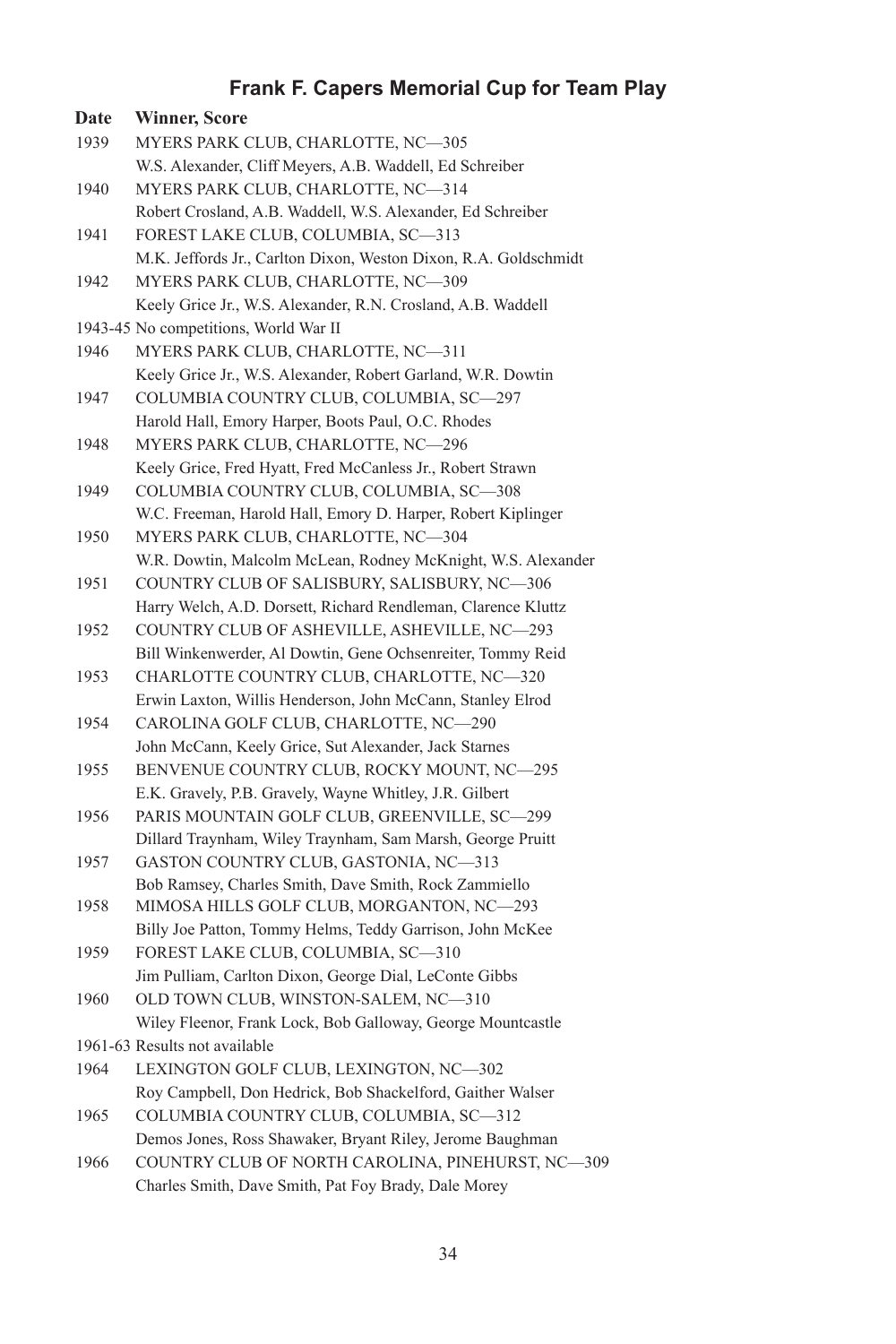| <b>Date</b> | <b>Winner, Score</b>                                           |
|-------------|----------------------------------------------------------------|
| 1967        | CAROLINA COUNTRY CLUB, RALEIGH, NC-303                         |
|             | Bobby Edgerton, Frank Powers, Chip Lewis, Grover Dillon        |
| 1968        | Results not available                                          |
| 1969        | COUNTRY CLUB OF NORTH CAROLINA, PINEHURST, NC                  |
|             | Team member names not available                                |
| 1970        | PINEHURST COUNTRY CLUB, PINEHURST, NC-224                      |
|             | Bobby Edgerton, Steve Walker, Loge Jackson, Slate Tuttle       |
| 1971        | PINEHURST COUNTRY CLUB, PINEHURST, NC-225                      |
|             | Bobby Edgerton, Steve Walker, Loge Jackson, Slate Tuttle       |
| 1972        | GREENVILLE COUNTRY CLUB, GREENVILLE, SC-224                    |
|             | Heyward Sullivan, Charles Dudley, Jeff Thompson, Frank Wrenn   |
| 1973        | HIGHLAND COUNTRY CLUB, FAYETTEVILLE, NC-223                    |
|             | Chip Beck, David Canipe, Jim Adams, Ernie Massei               |
| 1974        | COUNTRY CLUB OF ORANGEBURG, ORANGEBURG, SC                     |
|             | Allen Powers, Marion Moore, Tommy Covington, Bill Ziegler      |
| 1975        | STARMOUNT FOREST COUNTRY CLUB, GREENSBORO, NC-221              |
|             | Gil Happel, Bobby Craven, Larry Dempsey, Jerry Knox            |
| 1976        | MYERS PARK COUNTRY CLUB, CHARLOTTE, NC-215                     |
|             | Todd Smith, Dean Sheetz, Chick Hunter, John Morrell            |
| 1977        | NORTH RIDGE COUNTRY CLUB, RALEIGH, NC—228                      |
|             | Butch Monteith, Scott Humrickhouse, Tom McKenna, David McKenna |
| 1978        | MACGREGOR DOWNS COUNTRY CLUB, CARY, NC-225                     |
|             | Vance Heafner, Scott Hoch, Mike Heafner                        |
| 1979        | MYERS PARK COUNTRY CLUB, CHARLOTTE, NC-223                     |
|             | Dean Sheetz, Roy Hunter, Todd Smith, Alex Fairley              |
| 1980        | BERMUDA RUN COUNTRY CLUB, ADVANCE, NC-222                      |
|             | Eric Lawhon, Claude Lawhon, Bobby Jones                        |
| 1981        | CEDARWOOD GOLF CLUB, MATTHEWS, NC-216                          |
|             | Alan Greene, Bob Phipps, Bob Mitzel, John Harmon               |
| 1982        | PINEHURST COUNTRY CLUB, PINEHURST, NC-436                      |
|             | Chuck Cordell, Chris Dalrymple, Bob Klug, Bill Holliday        |
| 1983        | WILLOW CREEK GOLF CLUB, HIGH POINT, NC-437                     |
|             | Don Adderton, Dale Morey, Mark Stephens, Dan Winzeler          |
| 1984        | BERMUDA RUN COUNTRY CLUB, ADVANCE, NC-440                      |
|             | Walter Hall, Uly Grisette, Tommy Johnson                       |
| 1985        | FORT MILL GOLF CLUB, FORT MILL, SC-430                         |
|             | Joe Frederick, Todd McCorkle, Charles Rymer                    |
| 1986        | BERMUDA RUN COUNTRY CLUB, ADVANCE, NC-433                      |
|             | Uly Grisette, Walter Hall, Bobby Jones, Wylie Ramsey           |
| 1987        | COUNTRY CLUB OF ORANGEBURG, ORANGEBURG, SC-459                 |
|             | Marion Dantzler, Jason Griffith, Marion Moore, Bob Varn        |
| 1988        | GASTON COUNTRY CLUB, GASTONIA, NC-433                          |
|             | Sid Woody, Brian Craig, Morgan Beam, Deric Smyre               |
| 1989        | COUNTRY CLUB OF NORTH CAROLINA, PINEHURST, NC-450              |
|             | Cole Whitt, Chris Dalrymple, Patrick Brady                     |
| 1990        | CARMEL COUNTRY CLUB, CHARLOTTE, NC-443                         |

John Elam, John Fitch, Rob Roland, Norman Swenson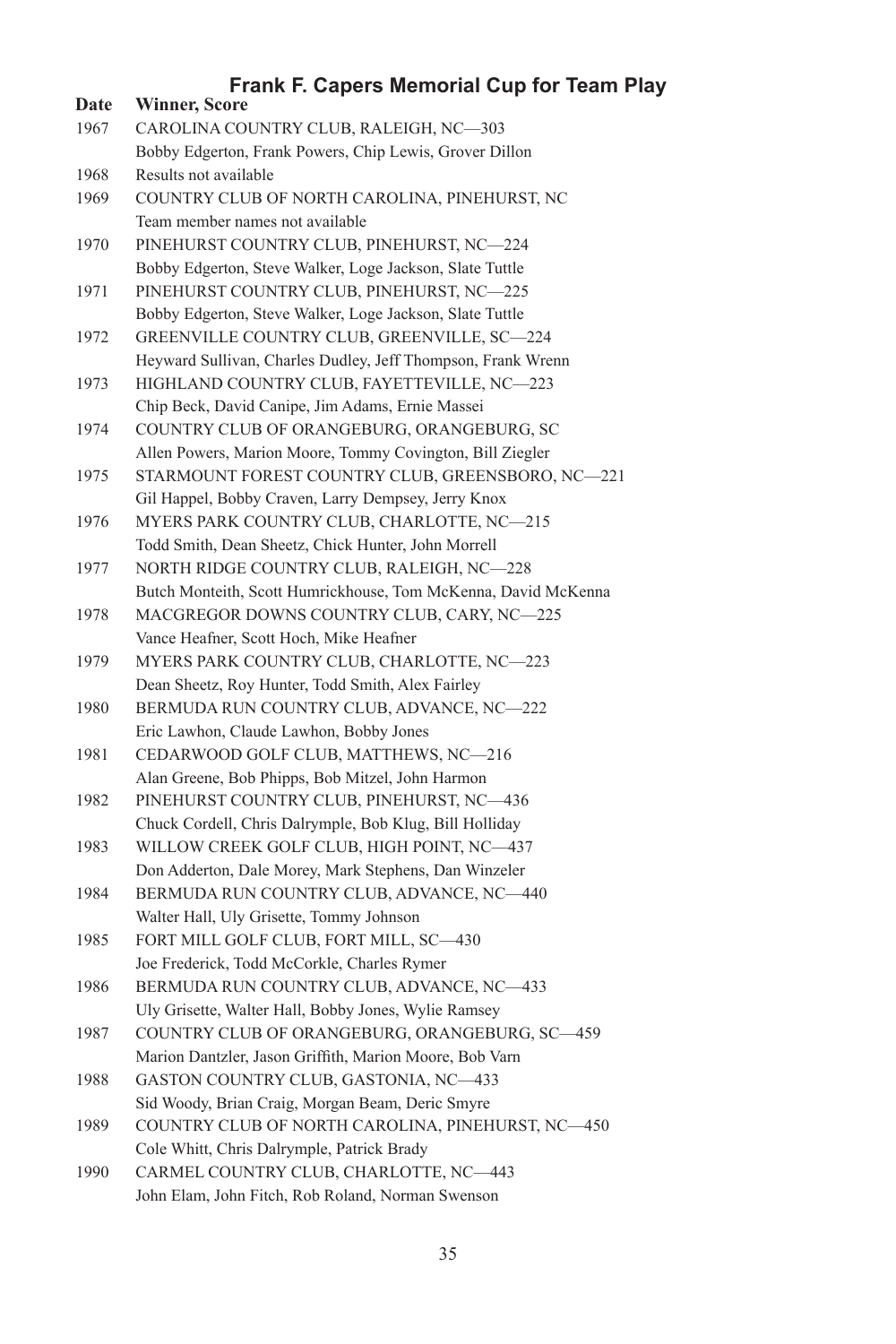| Date | <b>Winner, Score</b>                                            |
|------|-----------------------------------------------------------------|
| 1991 | COUNTRY CLUB OF NORTH CAROLINA, PINEHURST, NC-447               |
|      | Chuck Cordell, Bob Klug, Don White, Twig Wood                   |
| 1992 | PIPER GLEN COUNTRY CLUB, CHARLOTTE, NC-455                      |
|      | Steve Slayden, Bob McCormick, Arthur Lavitt, Keith Kepley       |
| 1993 | PIPER GLEN COUNTRY CLUB, CHARLOTTE, NC-432                      |
|      | Steve Slayden, Mark Weston, Keith Kepley                        |
| 1994 | THE CARDINAL GOLF CLUB, GREENSBORO, NC-444                      |
|      |                                                                 |
|      | Bobby Craven, Matt Lindley, Mark Gauley                         |
| 1995 | COUNTRY CLUB OF ORANGEBURG, ORANGEBURG, SC-434                  |
|      | Marion Moore, Rion Moore, Luke Ferguson, Bob Varn               |
| 1996 | HIGHLAND COUNTRY CLUB, FAYETTEVILLE, NC-443                     |
|      | Mike Williford, Billy West, Max Weinstein, Doug English         |
| 1997 | ROCK HILL COUNTRY CLUB, ROCK HILL, SC-438                       |
|      | Mark Thaxton, Chris Corn, Terry Ezell, Chris Chamberlin         |
|      | and BRYAN PARK GOLF CLUB, BROWNS SUMMIT, NC-438                 |
|      | Bobby Craven, John Blackwell, Ryan Gioffre, Hank Sullivan       |
| 1998 | COUNTRY CLUB OF NORTH CAROLINA, PINEHURST, NC-431               |
|      | Scott Gilmore, Bob Klug, Steve Wright, Loge Jackson             |
| 1999 | PRESTONWOOD COUNTRY CLUB, CARY, NC-433                          |
|      | Mitch Adams, Dean Channell, Gary Ellis, Gary Mason              |
|      | and COUNTRY CLUB OF NORTH CAROLINA, PINEHURST, NC-433           |
|      | Kelly Miller, Chris Dalrymple, Steve Wright                     |
| 2000 | WILDWOOD GREEN GOLF CLUB, RALEIGH, NC-424                       |
|      | Lennie Barton, Trey Holroyd, Press McPhaul, Kyle Tucker         |
| 2001 | PRESTONWOOD COUNTRY CLUB, CARY, NC-436                          |
|      | Mitch Adams, Dean Channell, John Dufner, Preston Edmondson      |
| 2002 | PRESTONWOOD COUNTRY CLUB, CARY, NC-421                          |
|      | Mitch Adams, Dean Channell, Danny Gurley, Preston Edmondson     |
| 2003 | PRESTONWOOD COUNTRY CLUB, CARY, NC-450                          |
|      | Scott McClellan, Dean Channell, Danny Gurley, Preston Edmondson |
| 2004 | PRESTONWOOD COUNTRY CLUB, CARY, NC - 437                        |
|      | Dean Channell, Preston Edmondson, Danny Gurley, Scott McClellan |
| 2005 | GREENVILLE COUNTRY CLUB, GREENVILLE, SC - 427                   |
|      | Frank Wrenn, Daniel Sloan, John Dennis, Lee Palms               |
| 2006 | RALEIGH COUNTRY CLUB, RALEIGH, NC - 459                         |
|      | Graham Banister, Dale Fuller, William Baker                     |
| 2007 | LAKE HICKORY COUNTRY CLUB, HICKORY, NC - 442                    |
|      | John Isenhour, Kent George, Kent Copeland                       |
| 2008 | CAPE FEAR COUNTRY CLUB, WILMINGTON, NC - 426                    |
|      | Jack Hooks, Josh Goldstein, Walker Taylor, John Blackwell       |
| 2009 | PRESTONWOOD COUNTRY CLUB, CARY, NC - 421                        |
|      | Tripp Brizendine, Michael Cromie, Ben Kohles and Kyle Sonday    |
| 2010 | CAROLINA COUNTRY CLUB, RALEIGH, NC - 425                        |
|      | Cliff Benson, Grayson Murray, Richard Fountain, Chad Day        |
| 2011 | LAKESIDE COUNTRY CLUB, LAURENS, NC - 451*                       |
|      | Walter Todd, Walt Todd Jr., Caleb Sturgeon, Matt Wiggins        |
|      | PRESTONWOOD COUNTRY CLUB, CARY, NC - 451*                       |
|      | Dean Channell, Brad Griffi th, Brian Hughes, Kyle Sonday        |
| 2012 | RAINTREE COUNTRY CLUB, CHARLOTTE, NC -- 432                     |
|      | Stefan Brewer, Patrick Loeffler, Zachery Munroe                 |